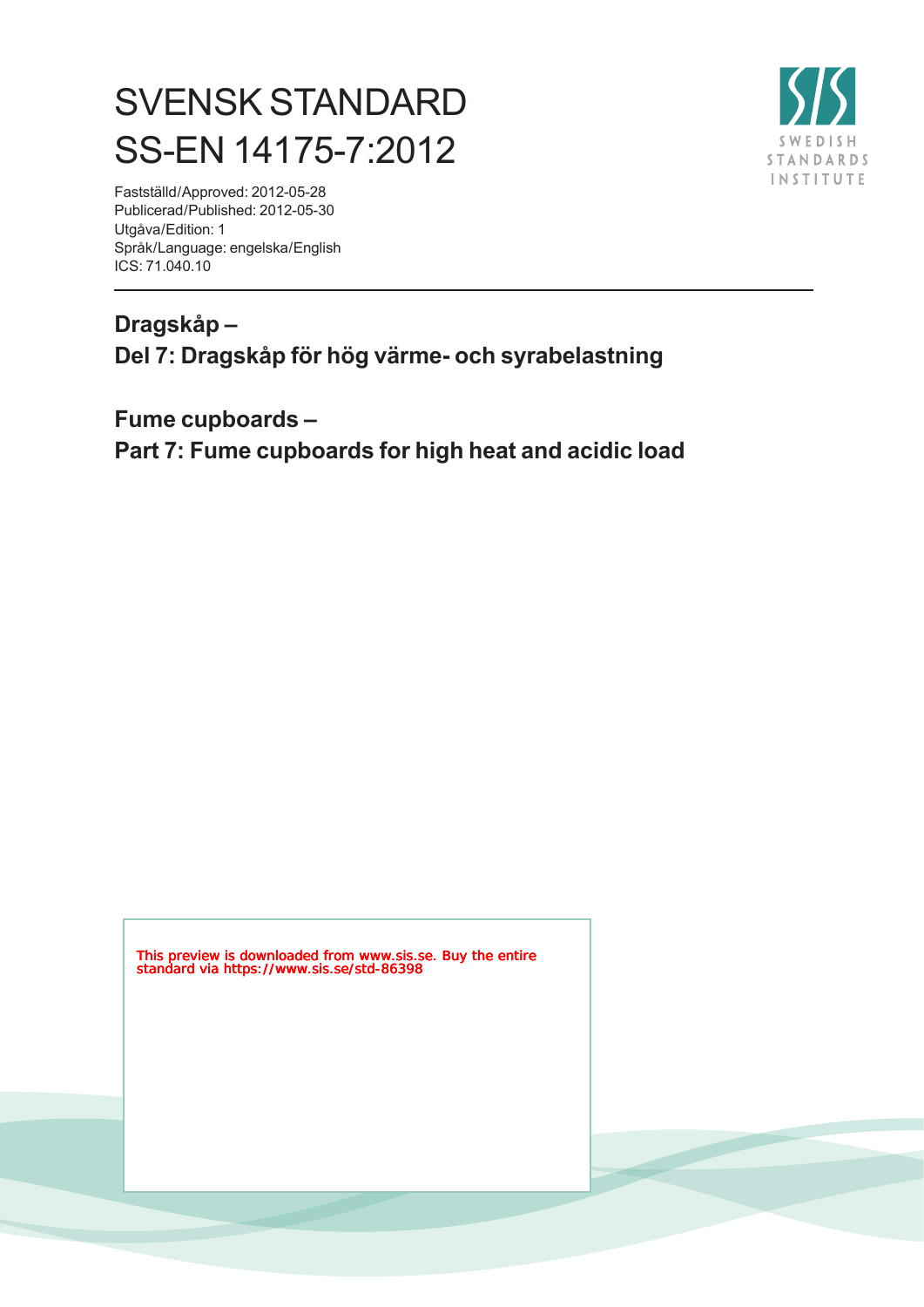## Standarder får världen att fungera

*SIS (Swedish Standards Institute) är en fristående ideell förening med medlemmar från både privat och offentlig sektor. Vi är en del av det europeiska och globala nätverk som utarbetar internationella standarder. Standarder är dokumenterad kunskap utvecklad av framstående aktörer inom industri, näringsliv och samhälle och befrämjar handel över gränser, bidrar till att processer och produkter blir säkrare samt effektiviserar din verksamhet.* 

#### **Delta och påverka**

Som medlem i SIS har du möjlighet att påverka framtida standarder inom ditt område på nationell, europeisk och global nivå. Du får samtidigt tillgång till tidig information om utvecklingen inom din bransch.

#### **Ta del av det färdiga arbetet**

Vi erbjuder våra kunder allt som rör standarder och deras tillämpning. Hos oss kan du köpa alla publikationer du behöver – allt från enskilda standarder, tekniska rapporter och standardpaket till handböcker och onlinetjänster. Genom vår webbtjänst e-nav får du tillgång till ett lättnavigerat bibliotek där alla standarder som är aktuella för ditt företag finns tillgängliga. Standarder och handböcker är källor till kunskap. Vi säljer dem.

#### **Utveckla din kompetens och lyckas bättre i ditt arbete**

Hos SIS kan du gå öppna eller företagsinterna utbildningar kring innehåll och tillämpning av standarder. Genom vår närhet till den internationella utvecklingen och ISO får du rätt kunskap i rätt tid, direkt från källan. Med vår kunskap om standarders möjligheter hjälper vi våra kunder att skapa verklig nytta och lönsamhet i sina verksamheter.

**Vill du veta mer om SIS eller hur standarder kan effektivisera din verksamhet är du välkommen in på www.sis.se eller ta kontakt med oss på tel 08-555 523 00.**

## Standards make the world go round

*SIS (Swedish Standards Institute) is an independent non-profit organisation with members from both the private and public sectors. We are part of the European and global network that draws up international standards. Standards consist of documented knowledge developed by prominent actors within the industry, business world and society. They promote cross-border trade, they help to make processes and products safer and they streamline your organisation.*

#### **Take part and have influence**

As a member of SIS you will have the possibility to participate in standardization activities on national, European and global level. The membership in SIS will give you the opportunity to influence future standards and gain access to early stage information about developments within your field.

#### **Get to know the finished work**

We offer our customers everything in connection with standards and their application. You can purchase all the publications you need from us - everything from individual standards, technical reports and standard packages through to manuals and online services. Our web service e-nav gives you access to an easy-to-navigate library where all standards that are relevant to your company are available. Standards and manuals are sources of knowledge. We sell them.

#### **Increase understanding and improve perception**

With SIS you can undergo either shared or in-house training in the content and application of standards. Thanks to our proximity to international development and ISO you receive the right knowledge at the right time, direct from the source. With our knowledge about the potential of standards, we assist our customers in creating tangible benefit and profitability in their organisations.

**If you want to know more about SIS, or how standards can streamline your organisation, please visit www.sis.se or contact us on phone +46 (0)8-555 523 00**



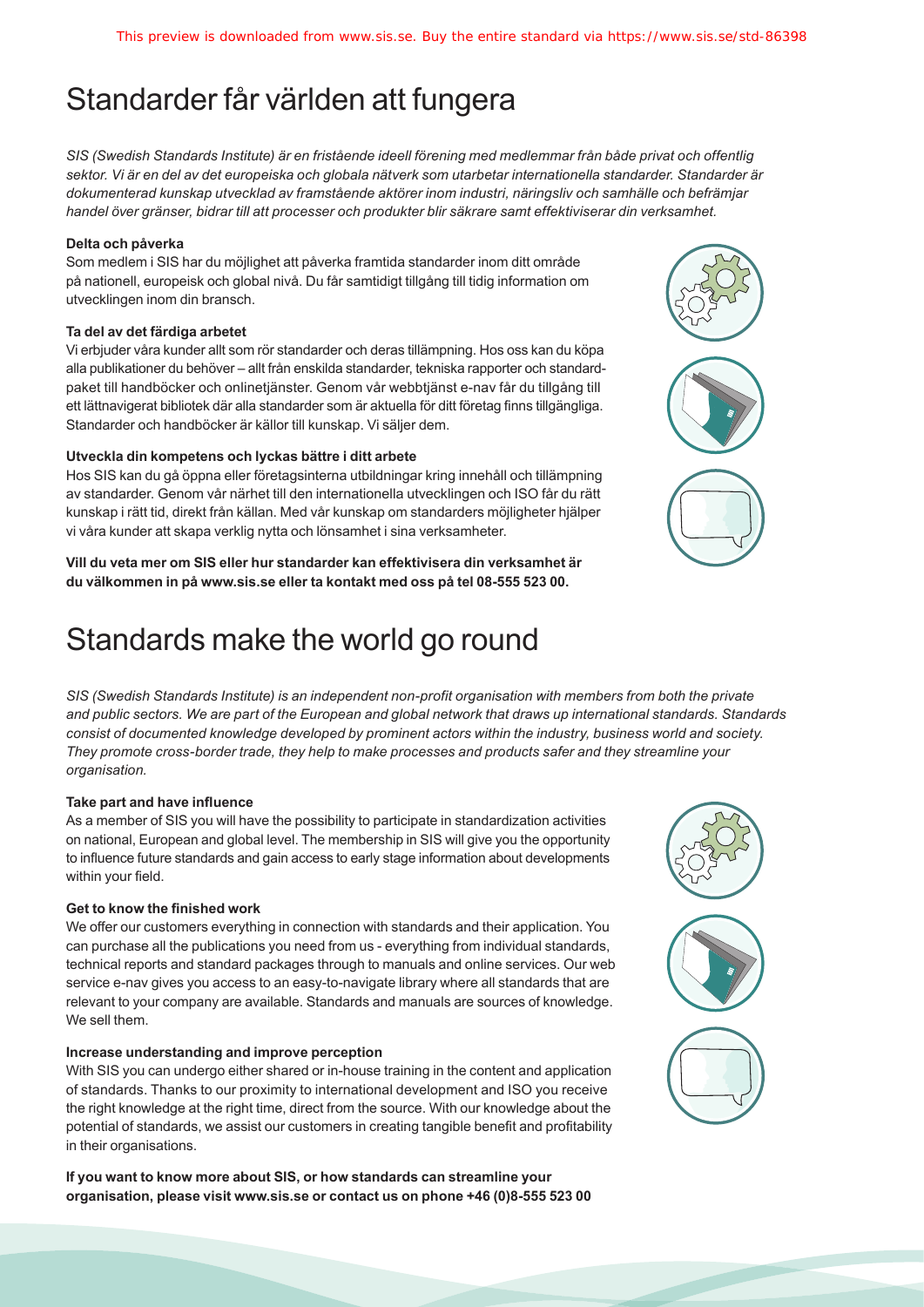Europastandarden EN 14175-7:2012 gäller som svensk standard. Detta dokument innehåller den officiella engelska versionen av EN 14175-7:2012.

The European Standard EN 14175-7:2012 has the status of a Swedish Standard. This document contains the official version of EN 14175-7:2012.

© Copyright/Upphovsrätten till denna produkt tillhör SIS, Swedish Standards Institute, Stockholm, Sverige. Användningen av denna produkt regleras av slutanvändarlicensen som återfinns i denna produkt, se standardens sista sidor.

© Copyright SIS, Swedish Standards Institute, Stockholm, Sweden. All rights reserved. The use of this product is governed by the end-user licence for this product. You will find the licence in the end of this document.

*Upplysningar om sakinnehållet i standarden lämnas av SIS, Swedish Standards Institute, telefon 08-555 520 00. Standarder kan beställas hos SIS Förlag AB som även lämnar allmänna upplysningar om svensk och utländsk standard.*

*Information about the content of the standard is available from the Swedish Standards Institute (SIS), telephone +46 8 555 520 00. Standards may be ordered from SIS Förlag AB, who can also provide general information about Swedish and foreign standards.*

Denna standard är framtagen av kommittén för Laboratorieutrustning, SIS/TK 440.

Har du synpunkter på innehållet i den här standarden, vill du delta i ett kommande revideringsarbete eller vara med och ta fram andra standarder inom området? Gå in på www.sis.se - där hittar du mer information.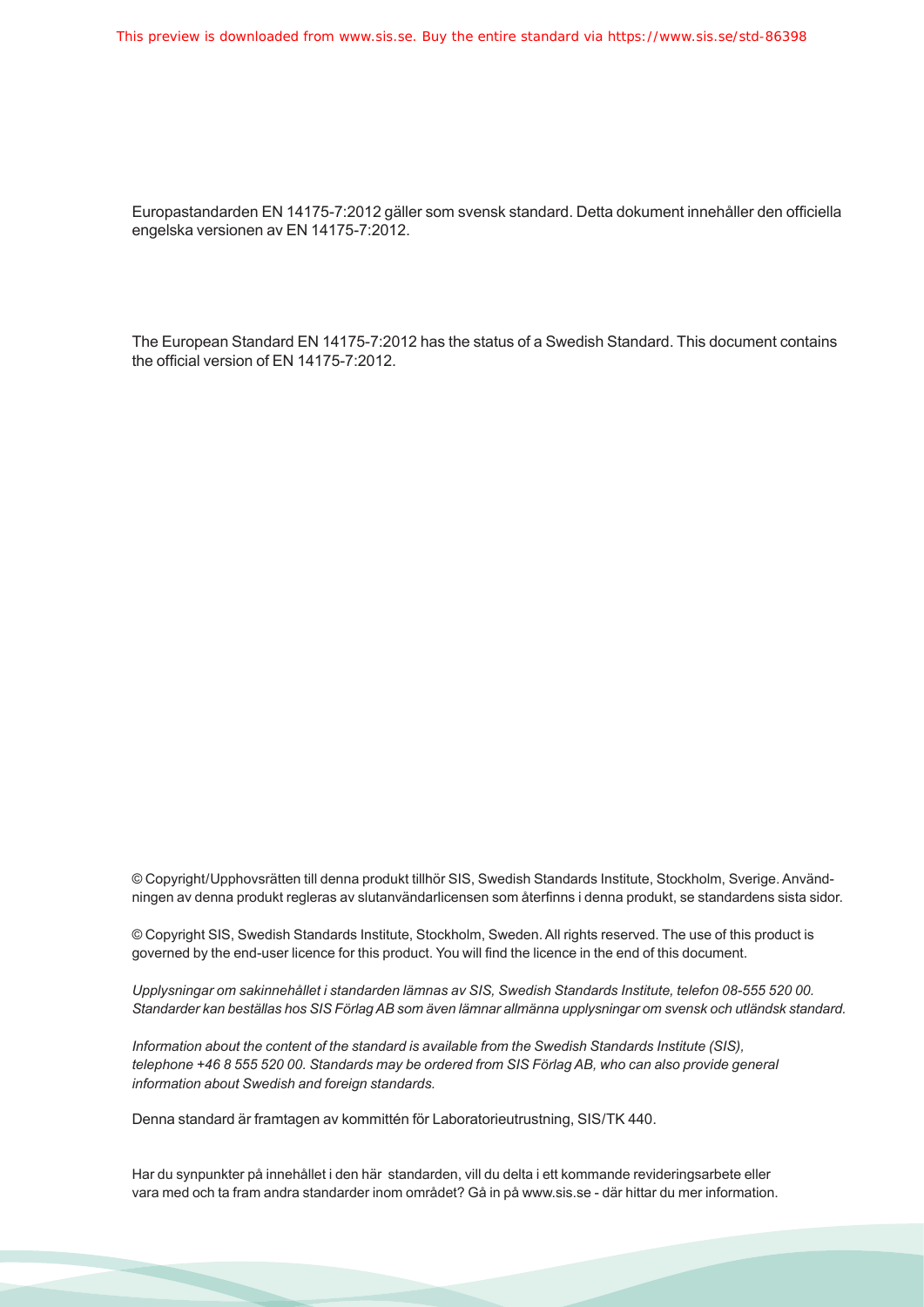This preview is downloaded from www.sis.se. Buy the entire standard via https://www.sis.se/std-86398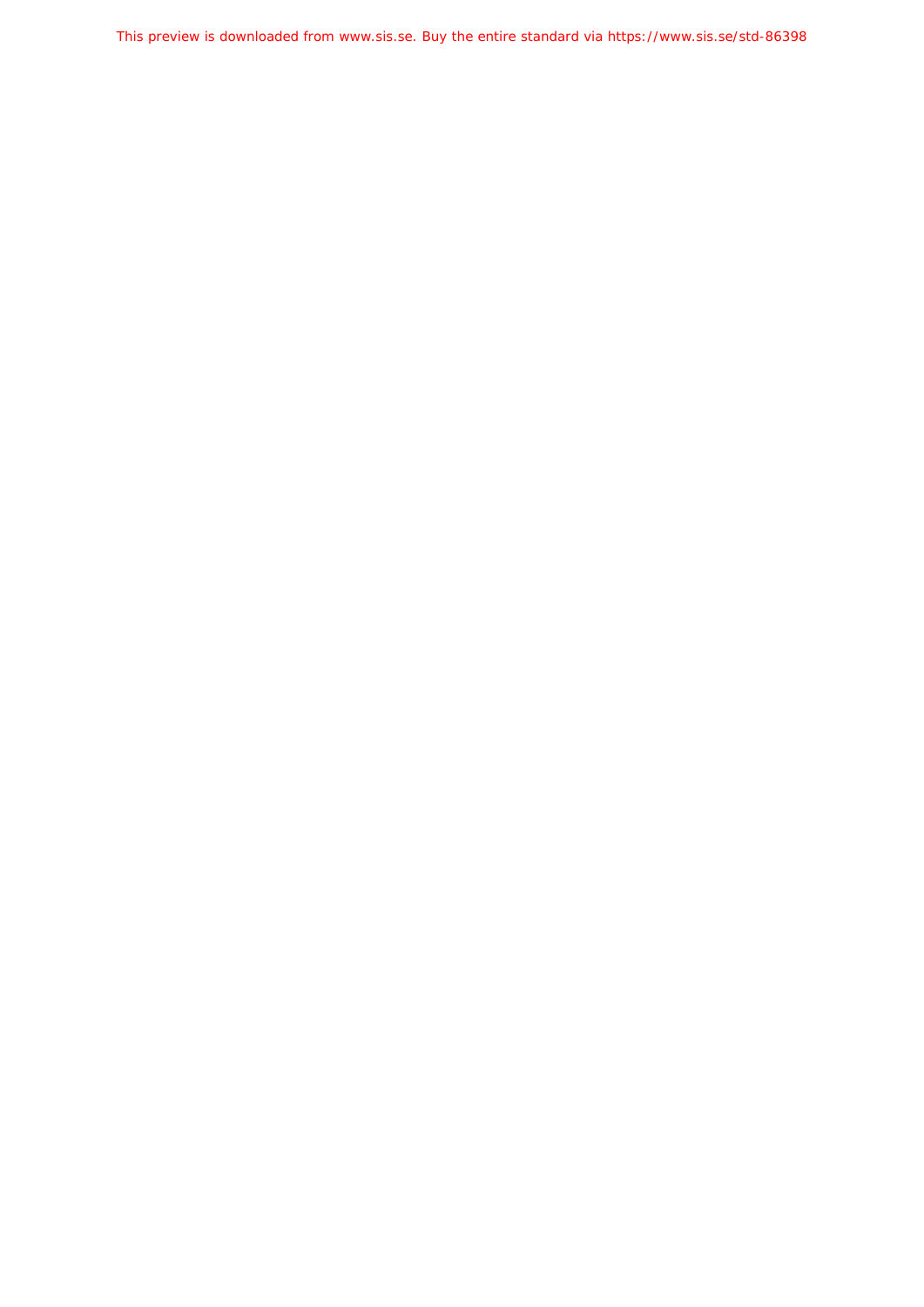## EUROPEAN STANDARD NORME EUROPÉENNE EUROPÄISCHE NORM

## **EN 14175-7**

May 2012

ICS 71.040.10

English Version

### Fume cupboards - Part 7: Fume cupboards for high heat and acidic load

Sorbonnes - Partie 7: Sorbonnes pour charge thermique et acide élevée

Abzüge - Teil 7: Abzüge für hohe thermische und Säurelasten (Abrauchabzüge)

This European Standard was approved by CEN on 27 April 2012.

CEN members are bound to comply with the CEN/CENELEC Internal Regulations which stipulate the conditions for giving this European Standard the status of a national standard without any alteration. Up-to-date lists and bibliographical references concerning such national standards may be obtained on application to the CEN-CENELEC Management Centre or to any CEN member.

This European Standard exists in three official versions (English, French, German). A version in any other language made by translation under the responsibility of a CEN member into its own language and notified to the CEN-CENELEC Management Centre has the same status as the official versions.

CEN members are the national standards bodies of Austria, Belgium, Bulgaria, Croatia, Cyprus, Czech Republic, Denmark, Estonia, Finland, France, Germany, Greece, Hungary, Iceland, Ireland, Italy, Latvia, Lithuania, Luxembourg, Malta, Netherlands, Norway, Poland, Portugal, Romania, Slovakia, Slovenia, Spain, Sweden, Switzerland, Turkey and United Kingdom.



EUROPEAN COMMITTEE FOR STANDARDIZATION COMITÉ EUROPÉEN DE NORMALISATION EUROPÄISCHES KOMITEE FÜR NORMUNG

**Management Centre: Avenue Marnix 17, B-1000 Brussels** 

© 2012 CEN All rights of exploitation in any form and by any means reserved worldwide for CEN national Members.

Ref. No. EN 14175-7:2012: E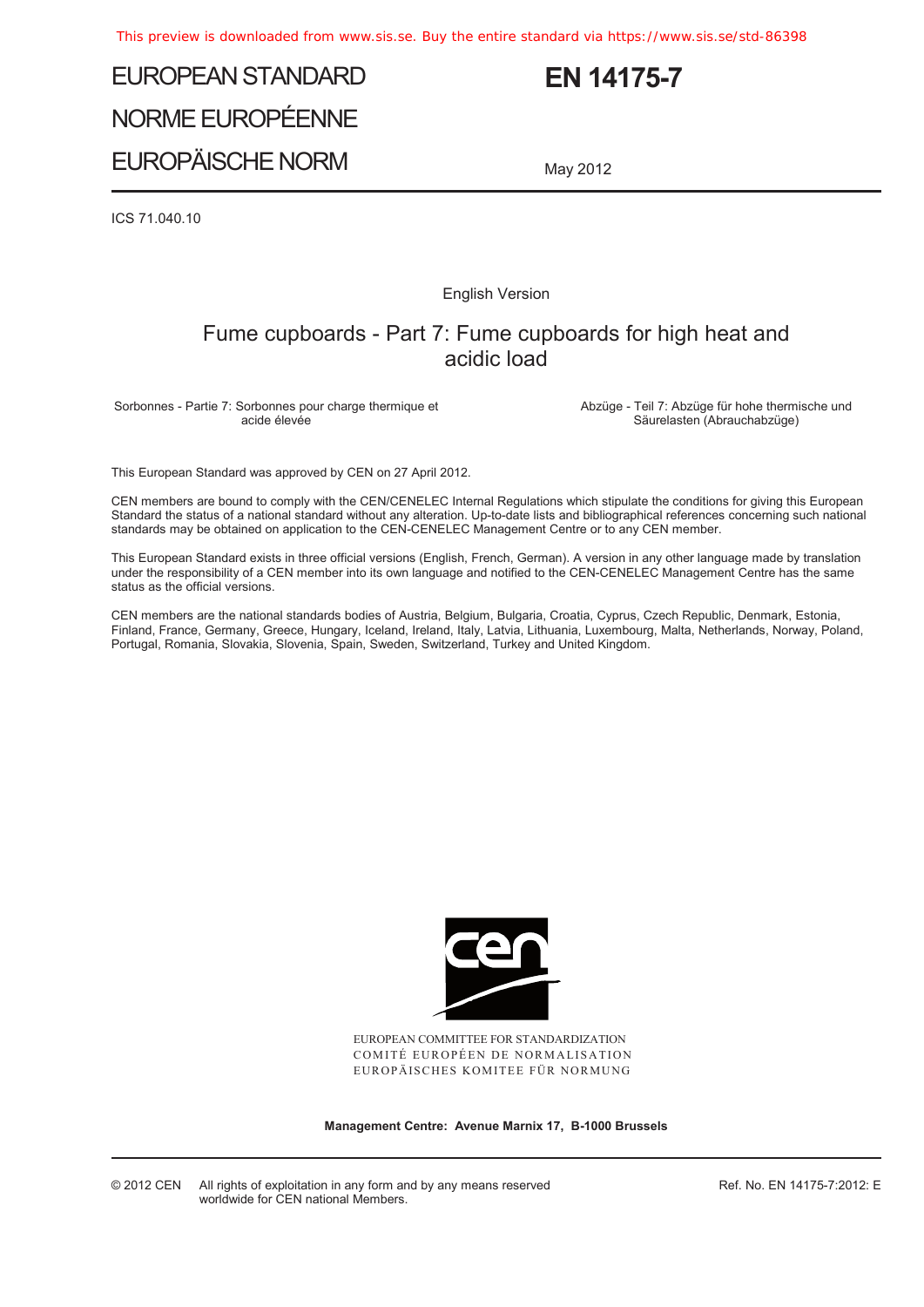This preview is downloaded from www.sis.se. Buy the entire standard via https://www.sis.se/std-86398 SS-EN 14175-7:2012 (E)

## **Contents**

| 1                                                         |                               |  |  |
|-----------------------------------------------------------|-------------------------------|--|--|
| 2                                                         |                               |  |  |
| 3                                                         |                               |  |  |
| 4<br>4.1<br>4.2<br>4.3<br>4.4<br>4.5<br>4.6<br>4.7<br>4.8 |                               |  |  |
| 5<br>5.1<br>5.2<br>5.3<br>5.4<br>5.5<br>5.6<br>5.7<br>5.8 |                               |  |  |
| 6<br>6.1<br>6.2<br>6.3<br>6.4<br>6.5<br>6.6<br>6.7<br>6.8 |                               |  |  |
| 7<br>7.1<br>7.2<br>7.3<br>7.4<br>7.5<br>7.6<br>7.7<br>7.8 | $\sim$ 12<br><b>Materials</b> |  |  |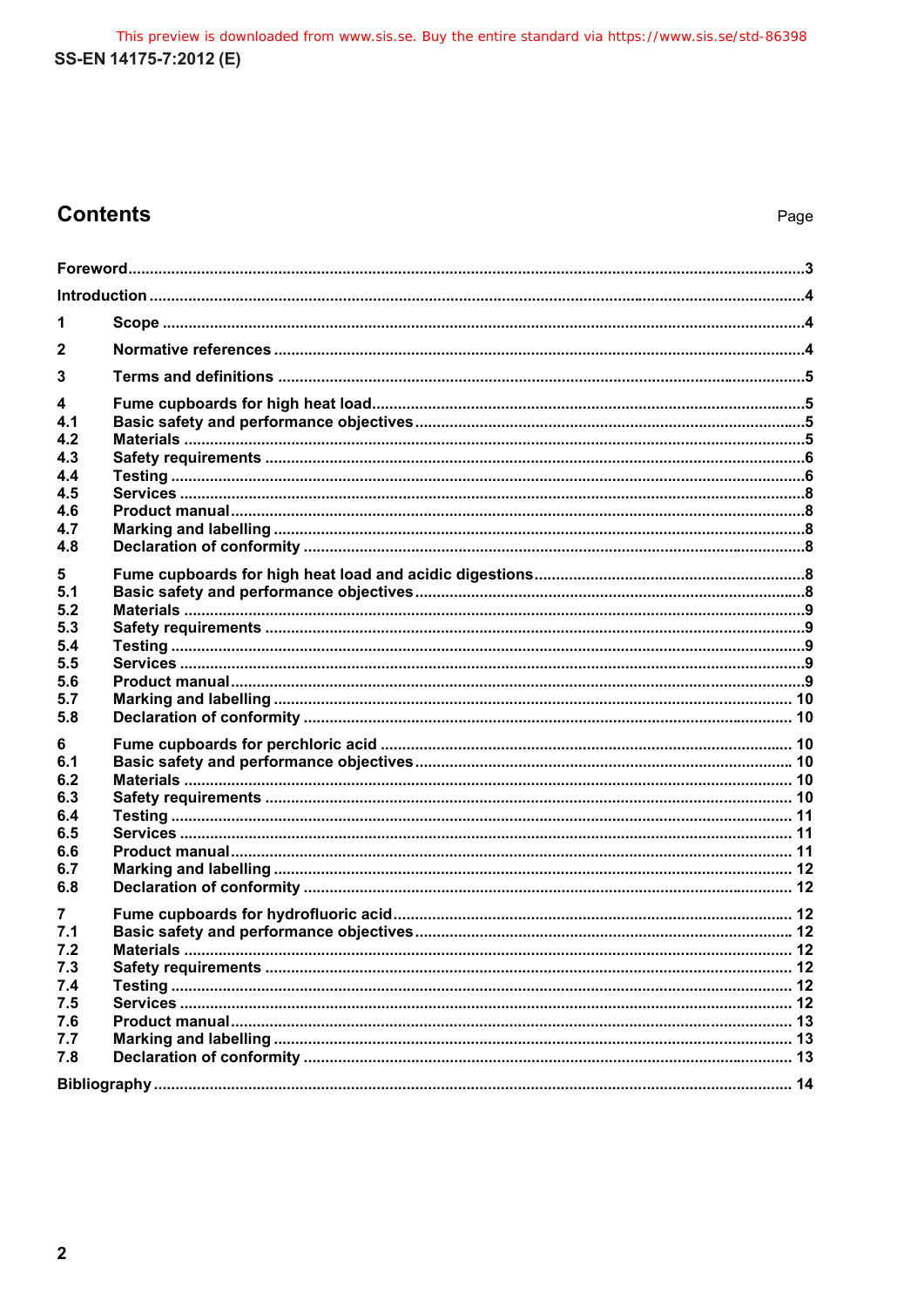## **Foreword**

This document (EN 14175-7:2012) has been prepared by Technical Committee CEN/TC 332 "Laboratory equipment", the secretariat of which is held by DIN.

This European Standard shall be given the status of a national standard, either by publication of an identical text or by endorsement, at the latest by November 2012, and conflicting national standards shall be withdrawn at the latest by November 2012.

Attention is drawn to the possibility that some of the elements of this document may be the subject of patent rights. CEN [and/or CENELEC] shall not be held responsible for identifying any or all such patent rights.

EN 14175 consists of the following parts, under the general title *Fume cupboards:*

- *Part 1: Vocabulary*
- *Part 2: Safety and performance requirements*
- *Part 3: Type test methods*
- *Part 4: On-site test methods*
- *Part 6: Variable air volume fume cupboards*
- *Part 7: Fume cupboards for high heat and acidic load*

Part 5 (*Recommendations for installation and maintenance*) has been published as Technical Specification CEN/TS 14175-5.

According to the CEN/CENELEC Internal Regulations, the national standards organizations of the following countries are bound to implement this European Standard: Austria, Belgium, Bulgaria, Croatia, Cyprus, Czech Republic, Denmark, Estonia, Finland, France, Germany, Greece, Hungary, Iceland, Ireland, Italy, Latvia, Lithuania, Luxembourg, Malta, Netherlands, Norway, Poland, Portugal, Romania, Slovakia, Slovenia, Spain, Sweden, Switzerland, Turkey and the United Kingdom.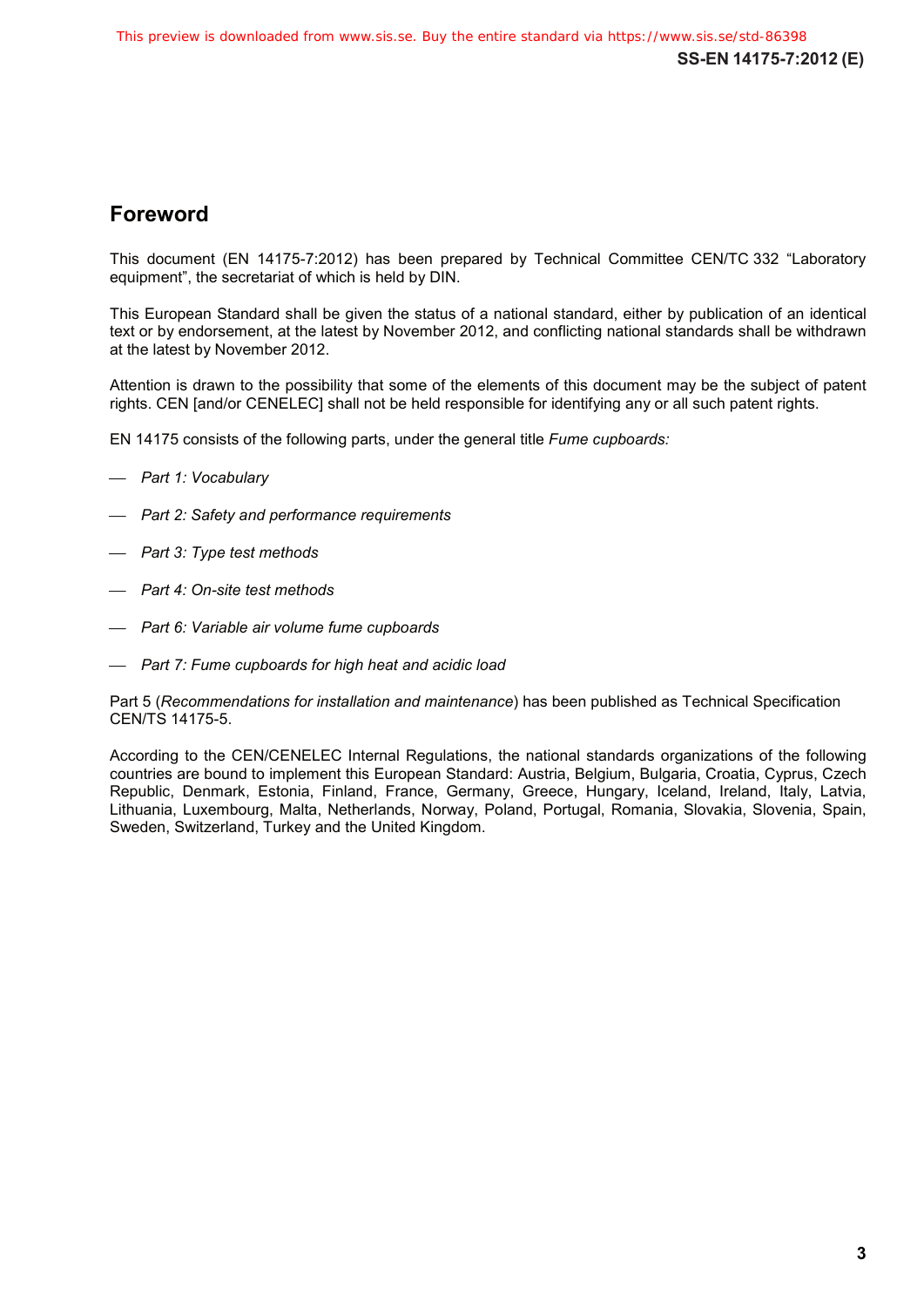### **Introduction**

The objective of this document is to consider fume cupboards classified for special applications involving high heat load and/or strong acidic load requiring additional construction, safety, operating and maintenance features to those identified in EN 14175-1 to EN 14175-6.

The use of these special application fume cupboards instead of general purpose fume cupboards is usually the result of a risk assessment.

#### **1 Scope**

This European Standard applies for

- fume cupboards for high heat load;
- fume cupboards for high heat load in combination with acidic digestions;
- fume cupboards for handling of perchloric acid;
- $\equiv$  fume cupboards for handling of hydrofluoric acid.

This European Standard applies in conjunction with EN 14175-1 to EN 14175-4 and, where appropriate, to EN 14175-6 and specifies supplementary information relevant to vocabulary, safety and performance requirements, type test methods, on-site test methods and marking of the listed special purpose fume cupboards.

NOTE EN 14175-6 applies for variable air volume fume cupboards. Experience shows that fume cupboards for high heat load offer much safer working conditions when operated with fixed air volume flow.

This European Standard does not apply for microbiological safety cabinets, recirculatory filtration fume cupboards and fume cupboards for carrying out work on radioactive materials.

#### **2 Normative references**

The following documents, in whole or in part, are normatively referenced in this document and are indispensable for its application. For dated references, only the edition cited applies. For undated references, the latest edition of the referenced document (including any amendments) applies.

EN 14175-1:2003, *Fume cupboards — Part 1: Vocabulary*

EN 14175-2, *Fume cupboards — Part 2: Safety and performance requirements*

EN 14175-3, *Fume cupboards — Part 3: Type test methods* 

EN 14175-4, *Fume cupboards — Part 4: On-site test methods*

EN 14175-6, *Fume cupboards — Part 6: Variable air volume fume cupboards*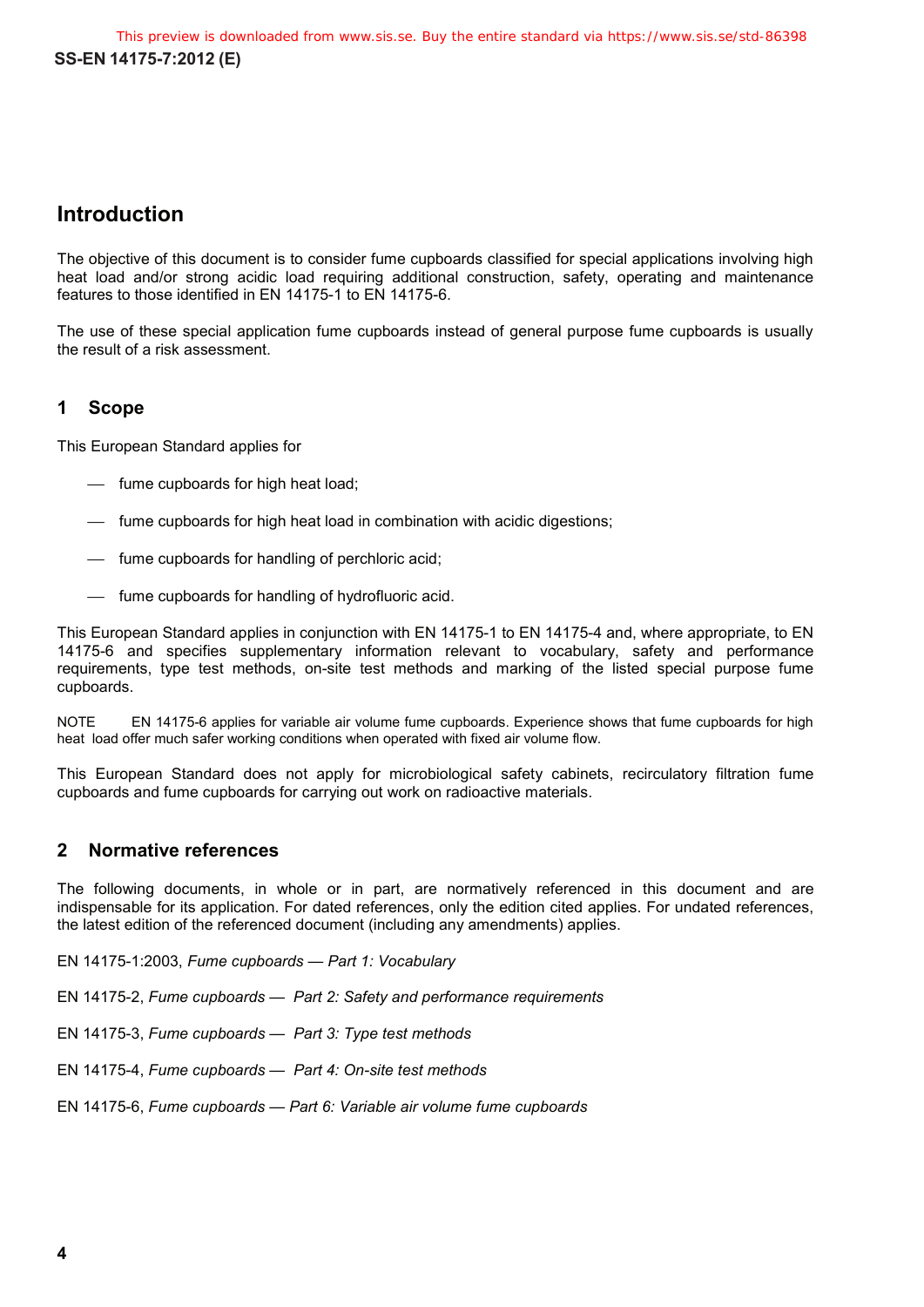### **3 Terms and definitions**

For the purposes of this document, the terms and definitions given in EN 14175-1:2003 and the following apply.

#### **3.1**

#### **fume cupboard for high heat load**

special purpose fume cupboard designed to withstand high heat loads within the workspace

EXAMPLE Heat sources of 4 kW and above per meter inner width of the fume cupboard can be considered as high heat loads.

#### **3.2**

#### **fume cupboard for high acidic load**

special purpose fume cupboard designed to withstand high heat loads in combination with acidic digestions within the workspace

EXAMPLE Hydrochloric acid/nitric acid digestions for atomic absorption spectroscopy (AAS) or Kjeldahl digestions.

#### **3.3**

#### **fume cupboard for perchloric acid**

special purpose fume cupboard designed to withstand the use of perchlorates within the workspace

#### **3.4**

#### **fume cupboard for hydrofluoric acid**

special purpose fume cupboard designed to withstand the use of fluorides within the workspace

#### **3.5**

#### **acid scrubbing eliminator**

device, method or process to remove or reduce acid contained within the extract air

#### **3.6**

#### **acid wash down**

device, method or process to remove or reduce the effects of acid on the ductwork, including the build-up of deposits

#### **4 Fume cupboards for high heat load**

#### **4.1 Basic safety and performance objectives**

In accordance with EN 14175-2 with the following supplement:

 the design and construction of the fume cupboard shall ensure the safety and performance objectives when high heat loads are present in the workspace.

#### **4.2 Materials**

In accordance with EN 14175-2 with the following supplements:

The selection of materials, whether they are glass, plastics or from other kind, shall ensure suitability against chemical erosion and thermal deformation at the temperature of use.

NOTE If glass is used for the front sash, authorities or purchasers in some European countries require laminated safety glass in accordance with the definition given in EN ISO 12543-1:2011, 3.2.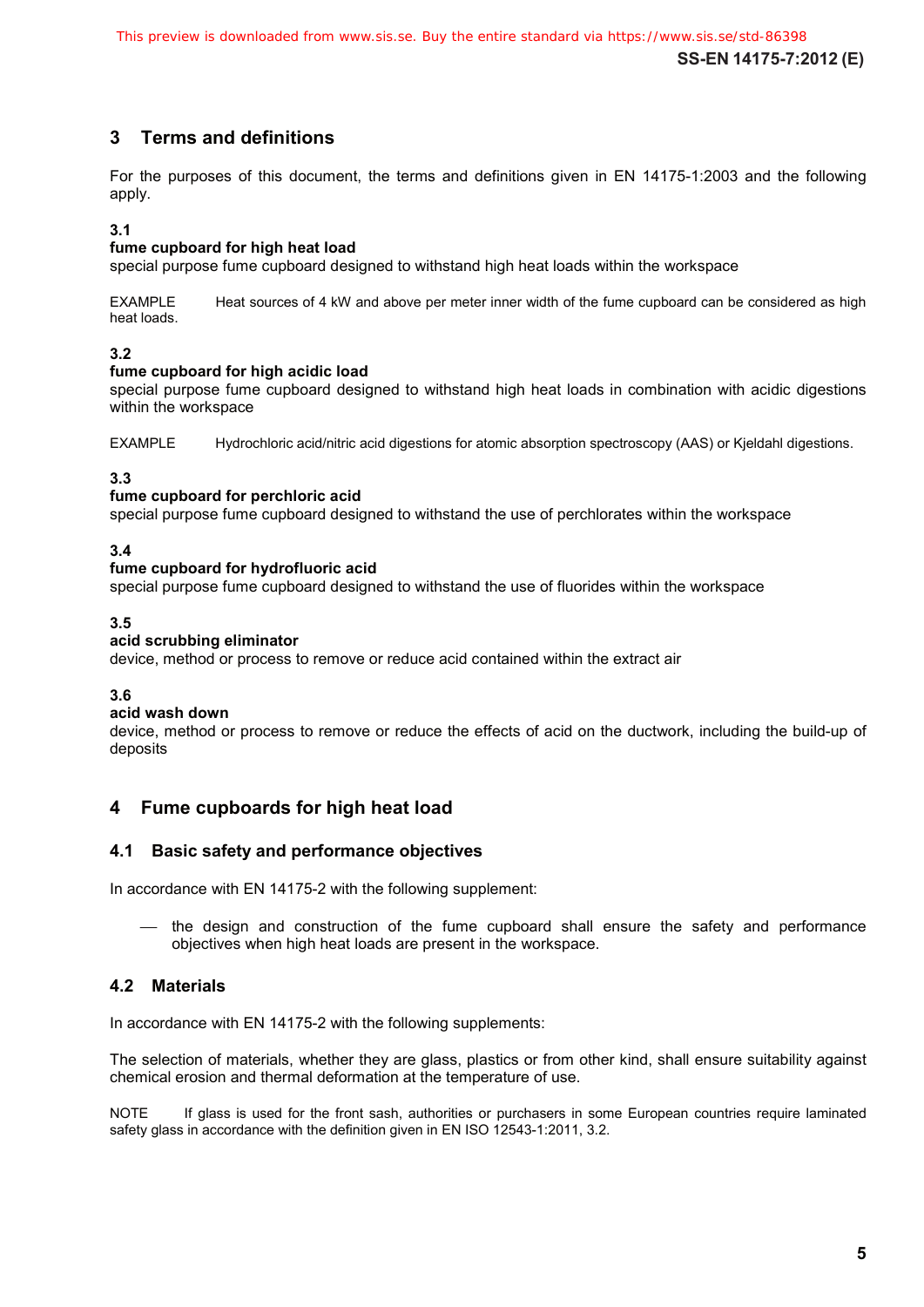#### **4.3 Safety requirements**

#### **4.3.1 Construction**

In accordance with EN 14175-2 with the following supplement:

Sash materials and design shall be such that the temperature within the workspace does not affect the sash operation and safety.

#### **4.3.2 Airflow**

In accordance with EN 14175-2 with the following supplement:

Effects on airflow caused by thermal loads and location of heating appliances within the workspace shall be considered and limited. Type testing shall be performed in accordance with 4.4.

#### **4.3.3 Air flow indicator**

Fume cupboards for high thermal load shall be equipped with a fume cupboard function display with an acoustic and a visual alarm according to EN 14175-2. A red light located in the optical field of the fume cupboard's user for example, can be used for the visual alarm. It should be possible to relay the alarm.

NOTE General requirements for visual danger warnings are specified in EN 842.

When choosing and placing sensors, special attention should be turned to the heat influence on and the corrosion resistance of sensors and, if need be, control elements within the extract air system.

#### **4.3.4 Maximum temperature alarm**

Fume cupboards for high thermal load shall be equipped with a temperature sensor in the top of the fume cupboard with an alarm showing when the maximum exhaust air temperature as specified in the product manual is exceeded. It should be possible to relay the alarm.

#### **4.4 Testing**

Type testing shall be performed according to EN 14175-3 and on-site testing according to EN 14175-4 with the following supplement.

During the tests two heating plates shall be in the fume cupboard's workspace. These heating plates with a height of about 100 mm shall be designed and arranged as shown in Figure 1. Containment and robustness shall each be tested without thermal load (heating plates switched-off) and with a thermal load of 4 kW per meter internal clear width.

The test gas injectors in accordance with EN 14175-3 shall be positioned in one level going through the front edge of the heating plates. When appropriate, the two outside test gas injectors may be turned. Select the heating plate surface as the reference height for the test gas injector grid in accordance with EN 14175-3.

Switch-on the heating plates and allow the temperature inside the workspace of the fume cupboard to stabilize before performing the tests in accordance with EN 14175-3 or EN 14175-4, usually about 1 h.